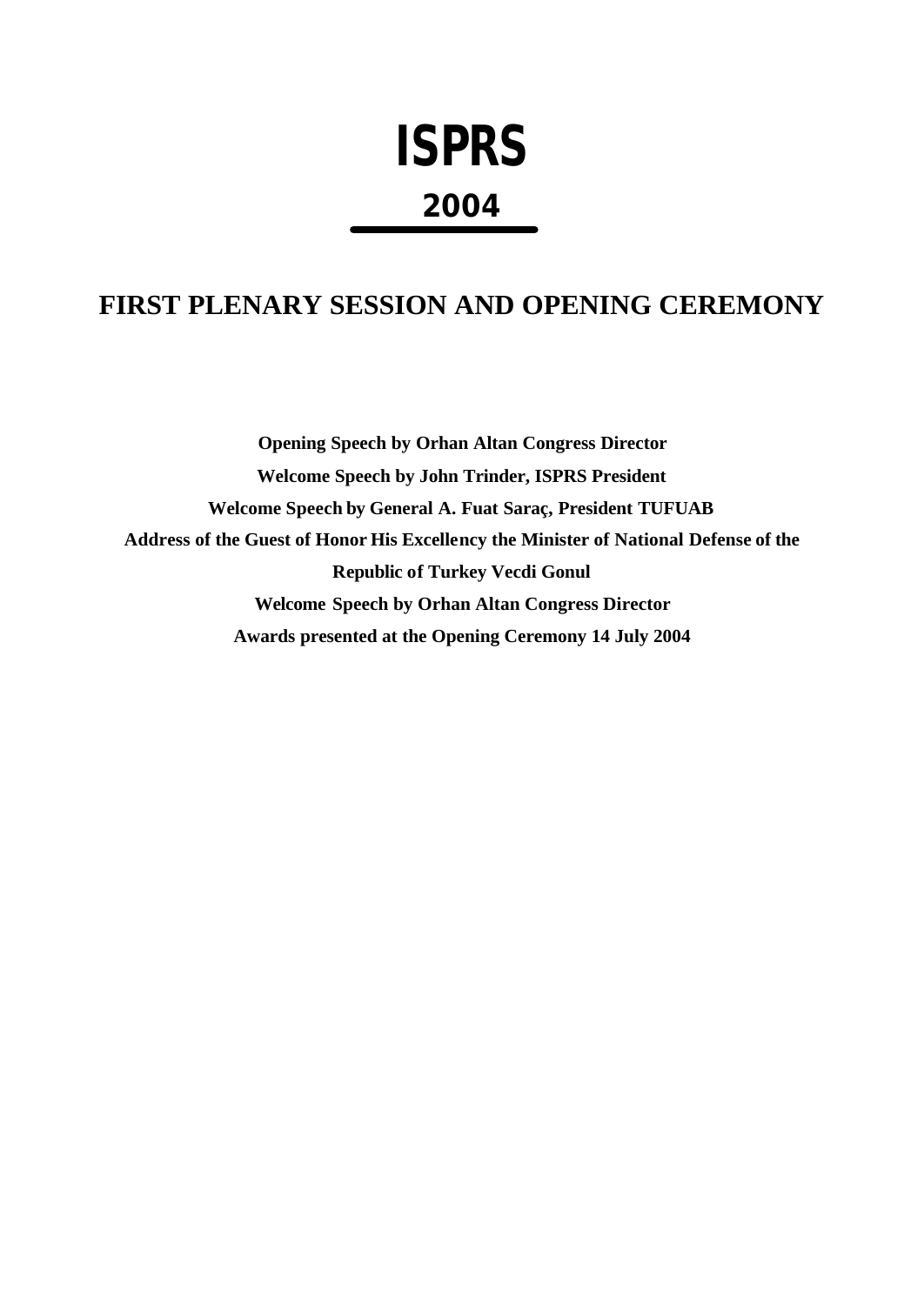## **OPENING SPEECH BY ORHAN ALTAN CONGRESS DIRECTOR**

Honorable Minister, Dear Colleagues, Ladies and Gentlemen,



It is with great pleasure that the Turkish Organizing Committee, and I, as its director welcome you all to Istanbul for the XXth ISPRS Congress.

Four years ago, when preparing our application to the delegates at the nineteenth Congress in Amsterdam, we debated long and hard over a suitable and memorable slogan to signify both the concept and the location of the candidate city of Istanbul. One of the brighter members of our committee suggested that we develop the theme of "Bridging Continents", a concept that after remarkably little discussion, we unanimously accepted and finalized as "Geo-Imagery Bridging Continents"

You, the attendants at this conference are currently sitting in Europe and should you turn your heads to the east, you will be looking over at Asia. But the underlying concept of our logo is not as simple as the physical location of a city, far more does it represent both the crossroads and junction at which ideas meet, clash or blend before being disseminated worldwide. Today in our technological world, the geospatial sciences and technologies play an important role in

resource management for land, water and equally important in the management of natural resources.

For this Congress to be considered a success, it must have provided a suitable atmosphere and venue for you all to meet to, get to know each other as persons working in the same or allied fields and exchange ideas and experiences. If by the  $23<sup>rd</sup>$  of July you have not renewed old acquaintances, made new contacts or are unable to follow them up for a fruitful exchange of ideas and experiences, then as organizers of this Congress we have failed in our stated aim in bridging continents and I would like here and now to offer our sincere apologies.

Yet, I would like to take you back in time, about six centuries, to the middle of the fifteenth century when the Byzantine Empire was experiencing its last days. Around that time, a learned Byzantine priest took the only known copy of the Alexandrian mathematician and geographer Cladius Ptolomy's "Geographia" from a monastery in what was called Byzantium, today Istanbul, to Rome. Here, once its importance and significance was realized, it was translated into the linga Francka of the period Latin and based on the text, maps of the universe as it was known were published in numerous printings in many countries. Ptolomeic maps represented the visual concept of our universe until they were replaced by the Mercator projection in the middle of the  $17<sup>th</sup>$  century.

If we were to exemplify "Imagery Bridging Continents", we could not find a better example. A scientist from Africa, whose opus was kept and guarded in Asia, before being brought to Europe, then living in the dark ages, where it was translated, printed and disseminated into the then known world, where it was unrivalled for nearly 200 years.

Would it be a presumptious to expect a similar outcome from our Congress at the start of the  $21<sup>st</sup>$  century? Presumptious did I say? Yes, certainly. But then, maybe Well why not!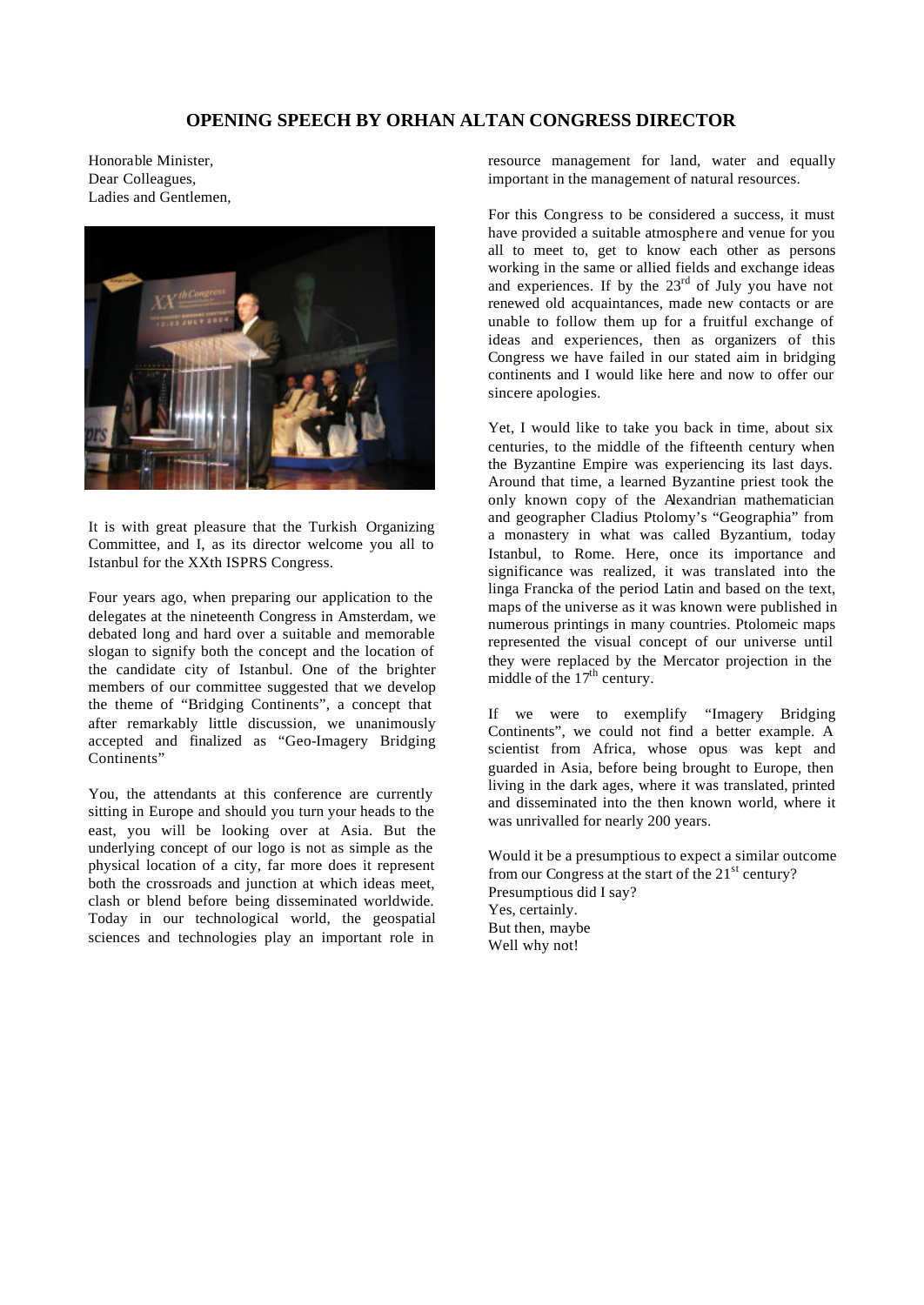### **WELCOME SPEECH BY JOHN TRINDER, ISPRS PRESIDENT**

Honorable Minister, General Ali Fuat Saraç Professor Orhan Altan, Congress Director Distinguished guests Professor Milan Konecny President of the International Cartographic Association, Professor Holger Magel President of the International Federation of Surveyors Professor Gehard Beutler President of the International Association of Geodesy Vice Admiral Alexandros Maratos, President of the International Hydrographic Organization Mr. Peter Jolley, President of the International Map Traders Association Professor Fraser Taylor, Chairman of the International Steering Committee on Global Mapping Honorary Members, Ladies and Gentlemen

It is my great pleasure to welcome you to Istanbul, and the  $20^{th}$  Congress of the International Society for Photogrammetry and Remote Sensing. It is marvelous to see that so many people have traveled long distances to attend this important event for ISPRS. I am sure you will benefit from your efforts in coming here.

The ISPRS mission states that it is devoted to the development of international cooperation for the advancement of knowledge, research, development, education and training in the photogrammetry, remote sensing and spatial information sciences, their integration and applications, to contribute to the wellbeing of humanity and the sustainability of the environment. The quadrennial ISPRS Congress is the major event in the conference calendar of the Society which contributes to this mission. It brings together more than 2000 people who wish to learn about the latest developments in the technologies with which ISPRS is involved, present details of their work and share knowledge and experiences with their colleagues.

Before we progress further I would like to pause for a period of silence to remember our colleagues who passed away since we last met. I would appreciate if you would stand please….. Thank you.

This Congress is the culmination of 4 years of work of thousands of people who will contribute to its success. Foremost amongst these people are the organizing committee in Turkey led by the Congress Director Professor Orhan Altan, the Council, the Technical Commission Presidents and their secretaries and the Working Group officers. There are many people who I cannot recognize because of the shortage of time, but I acknowledge the work of everyone who has made a contribution to the Society since the last Congress.



The Congress comprises many aspects, including the Plenary and Technical Sessions that will be held over the next 10 days, the Commercial Exhibit that will be open next week, the General Assembly, the decision making body of the Society, which will meeting in 4 sessions. We will have announcements and inauguration of the newly formed ISPRS Foundation that aims to raise funds of over half million dollars over the next 5 years or so, to provide funding for deserving individuals to improve their skills and experience in the areas of ISPRS. We will also have meetings of international groups, social events, technical visits, a youth forum and many more. I also hope that you will be able to find time for some sightseeing in this exciting city of Istanbul. I am sure it will be an exciting and beneficial experience for all of us.

There have been a number of significant advances in the technologies available to individuals in ISPRS, that have impacted on the Society's activities since we last met in 2000. For example, the price/performance of computers, according to Moore's law, has increased by a factor of at least 5. Developments in digital imaging systems have improved significantly. Mature technologies in the fields of photogrammetry, remote sensing and spatial information sciences include direct orientation of imaging systems in flight, high resolution satellites, DPWs, terrain laser scanning, interferometric SAR, polarimetric SAR, hyperspectral sensing, Web based GIS, GIS for decision support systems, precision farming and many more. Launching of Earth observation satellites continues at a pace, to the extent that it is estimated that about 50 satellites for Earth observation will be launched in the next 10 years for measuring many environmental parameters.

Here is just a glimpse of some of the new developments that you can expect to hear about or experience at this Congress.

Commission I will emphasize small and intelligent satellites and global monitoring systems, as well as wide-angle sensors, and laser scanning (LiDAR)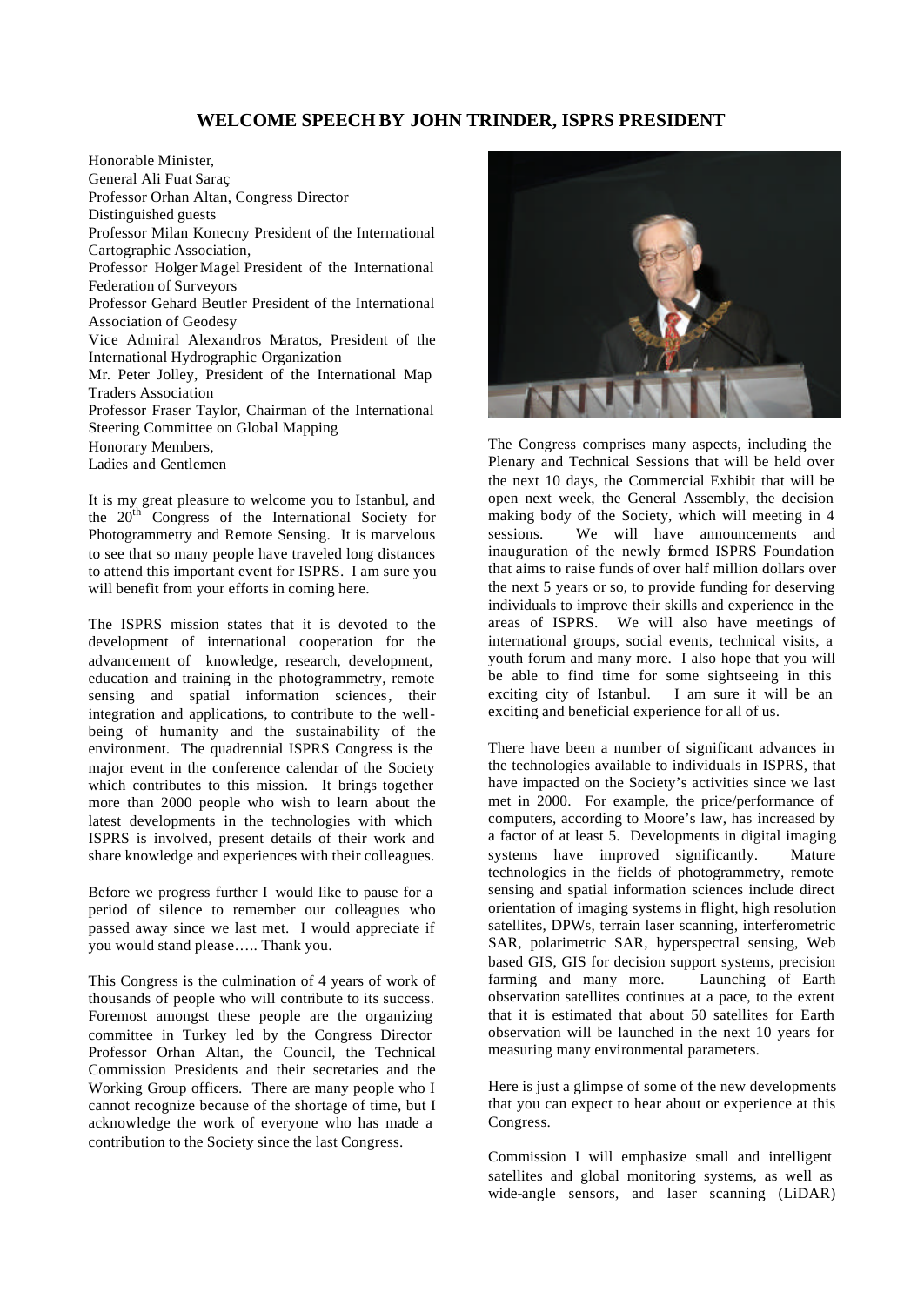systems. It will report on joint project between ISPRS and France's CNES to study the quality of elevations derived from the SPOT HRS sensor. Emphasis will also be placed on the developments in the joint CEOS/ISPRS task force on radiometric and geometric calibration standards.

In Commission II, researchers are facing the challenge to develop increased automation in mobile mapping systems so that it can be accepted in the market place. High accuracy digital terrain data with accuracies of the order of 20cm are now achievable from the increasing number of terrain laser scanners that are available on the market, which now include improved processing software. GIS will be applied to decision support systems, while automated geospatial data production and updating by digital systems will be an important topic.

In Commission III, progress, though slow, in the automation of photogrammetric analysis and extraction of information from images, will be described. Multisensor, multi-resolution, multi-spectral, and multitemporal imagery are essential to this research. The transition from film-based photogrammetry to digital cameras is predicted to cause a paradigm shift in photogrammetry, from the minimization of the number of images acquired and processed for mapping projects, to acquiring a highly redundant set of images. The debate between film based and digital image acquisition will be followed by many with interest.

In Commission IV a shift towards 3-dimensional and temporal models of spatial data and applications will be observed. We will also see new developments in the modeling and visualization of spatial and thematic uncertainty of spatial data. There are new approaches in the generalization of 3D building data and in the continuous data visualization. Progress will be given on the establishment of global databases to address specific environmental and socio-economic issues.

Commission V will cover the acquisition and visualization of our cultural heritage, while techniques of scene modeling and virtual reality for displaying and visualization of buildings, other structures and the landscape will be demonstrated.

In Commission VI, for the third Congress, researchers will compete for prizes in the CATCON competition for software designed for computer assisted teaching and learning. The important topics of computer assisted and Web based learning for developing countries will be part of this Commission's activities.

In Commission VII scientific papers will cover a wide spectrum of Earth observation applications related to sustainable agriculture, forestry, water resources, geoscience, global change, human settlement analysis, besides disaster monitoring, mitigation and damage assessment.

During the past four years, ISPRS Council reviewed the terms of reference of the Technical Commissions and following a postal vote amongst members in 2003, the General Assembly approved new terms of reference for eight Technical Commissions for the period after this Congress. This is significant step in the scientific activities of the Society, since it will be the first time that the number of Commissions has been increased since 1952.

The General Assembly, the decision making body of the Society has already met today and decided on a number of important issues, including ISPRS as a not for profit corporation, ratified the formation of ISPRS Foundation and decisions made by Council in the past 4 years. It will determine the location of the next Congress in 2008, appoint the new Council and the persons who will become the Technical Commission Presidents for the coming 4 years, and approve the resolutions of the Congress.

The impact of humankind on many aspects of the environment is alarming. Since we last met in Amsterdam 4 years ago, the human population has increased from approximately 6.08 billion to 6.4 billion, a growth of approximately the population of a large part of Europe. Aspects of the environment, such as biodiversity and the planet's resilience to cope with environmental changes are being increasingly under pressure. The carbon dioxide load on the atmosphere is ever increasing alarmingly and is now said to be 30% more than it was several hundred thousand years ago. This is unprecedented in the living history of the Earth. The consequences of this increased carbon dioxide load have been predicted to cause global warming with the average temperature increasing by a minimum of several degrees. Significant environmental impacts will result, such as rises in sea level, increased storms, flooding, increased drought and desertification. While thes e changes cannot be accurately predicted, they must be monitored and assessed. The areas covered by ISPRS in the photogrammetry, remote sensing and spatial information sciences should become increasingly important in this process.

While we are here at the Congress viewing the new developments and sharing knowledge with others I believe we need to ask, why are we doing this work? What is the purpose of developing new mapping systems, data management systems and these new technologies? Of course we are providing important services to our communities. Spatial information is said to be essential for more than 80% of all decision making affecting communities. I would like to think that we could look more broadly at the application of our knowledge, particularly for the benefit of the global community and towards the sustainability of the planet. Are we doing enough to convince decision makers of the essential nature of the information that we are dealing with and its potential applications?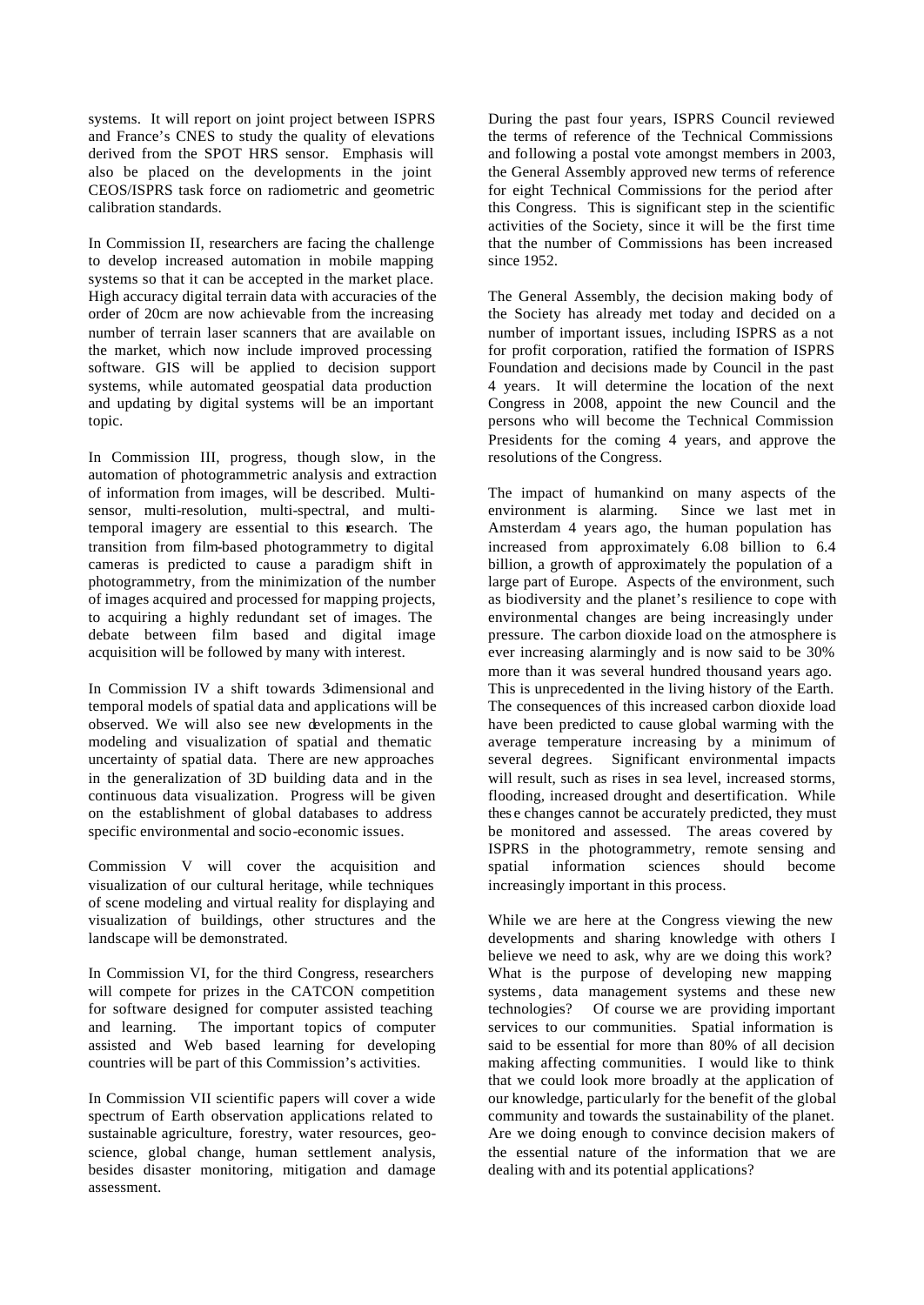These are some essential aims of our Society and I hope that you will be able to consider how you might contribute to these issues at this Congress and in the future.

I commend these thoughts to you as we enter the next 10 days of this important event for ISPRS. I am sure it will be a memorable experience for all us.

Thank you ladies and gentlemen.





Welcome Cocktail Folk Dancers at the Opening Ceremony



Congress Center, Anadolu Auditorium – Opening Ceremony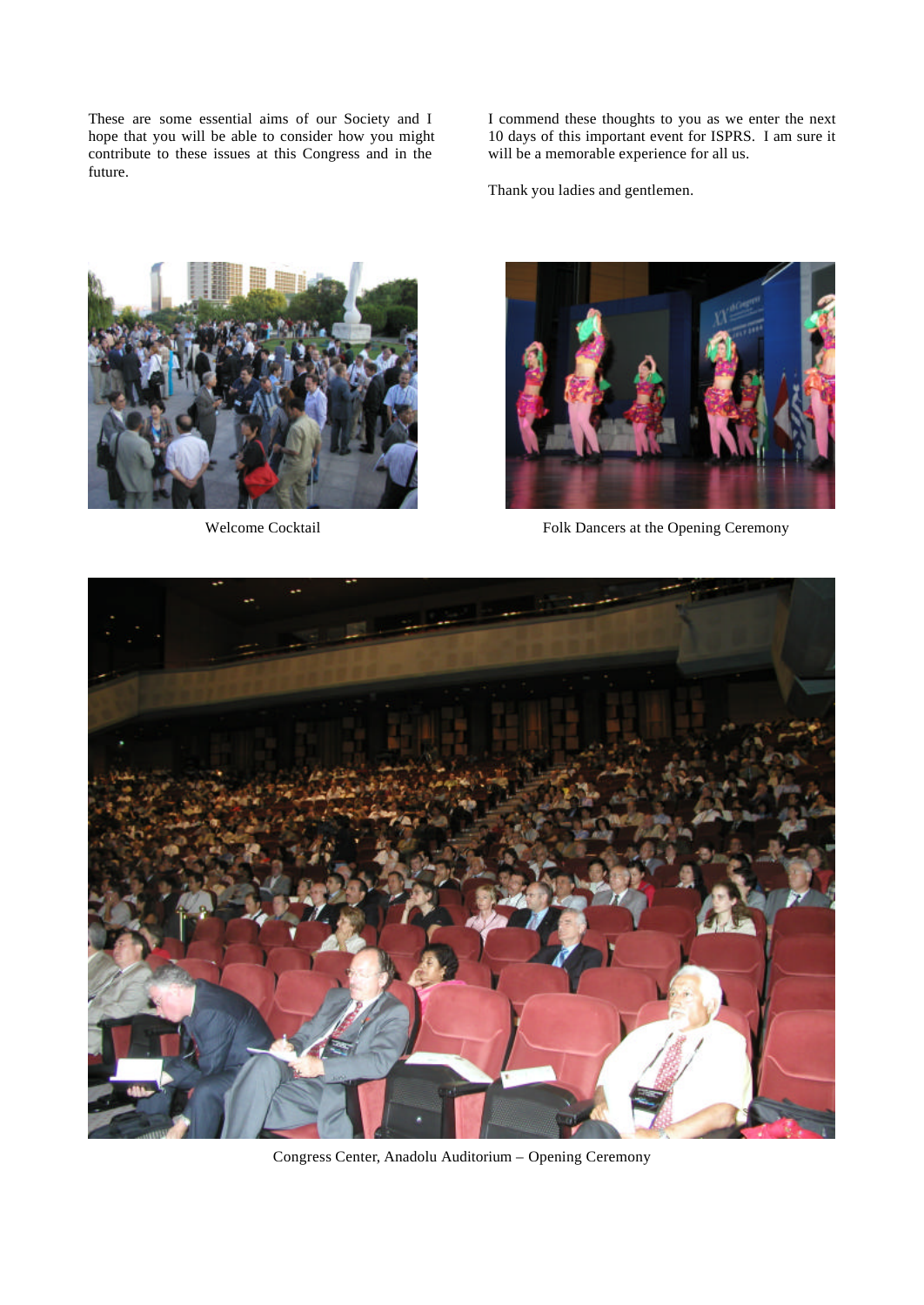# **WELCOME SPEECH BY GENERAL A. FUAT SARAÇ, PRESIDENT TUFUAB**



Mr. President, Members of the Council, Distinguished delegates, Ladies and gentlemen,

As the Commander of the National Mapping Agency, General Command of Mapping, and President of Turkish National Society for Photogrammetry and Remote Sensing, I have the honor to welcome you all to Istanbul for the XXth Congress of International Society for Photogrammetry and Remote Sensing (ISPRS).

It gives me great pleasure to be hosting such a magnificent ISPRS event for the first time ever in Turkey. I would like to take this occasion to thank all those people again for all their efforts which made this meeting to be held in Istanbul, the pearl of Turkey.

Istanbul which connects continents is now connecting all colleagues coming from different parts of the world to meet each other, share experiences, learn new initiatives, witness recent developments and achievements in the world of photogrammetry, remote sensing and spatial information sciences, and decide on the way ahead under a new vision that matches the emerging requirements of 21st Century

Today, the point that brings us together is Geographic Information, the importance of which is already very well appreciated by us.

Though unrecognized and undervalued within the whole information society, geographic information proves to be an indispensable part of our world. Within the information infrastructure, the valuable work performed by the geographic societies cannot be overstated. The geographic information is central to the development of the information society that increasingly puts before us new requirements, which in turn forces and encourages us towards new research and products.

Through technology, the transition from paper to digital format has fortunately given us, the geographic information providers, more flexibility in manipulating the data and developing new products with a view to meeting the needs of the society. It is very clear that technology will continue to improve.

I believe, among the topics of primary interest to the community will be the recent developments and research about digital aerial cameras and high resolution satellite images.

Despite a highly interesting schedule, I do hope that you will find the opportunity of seeing the sights of Istanbul.

I wish you a very successful and enjoyable Congress. Thank you.

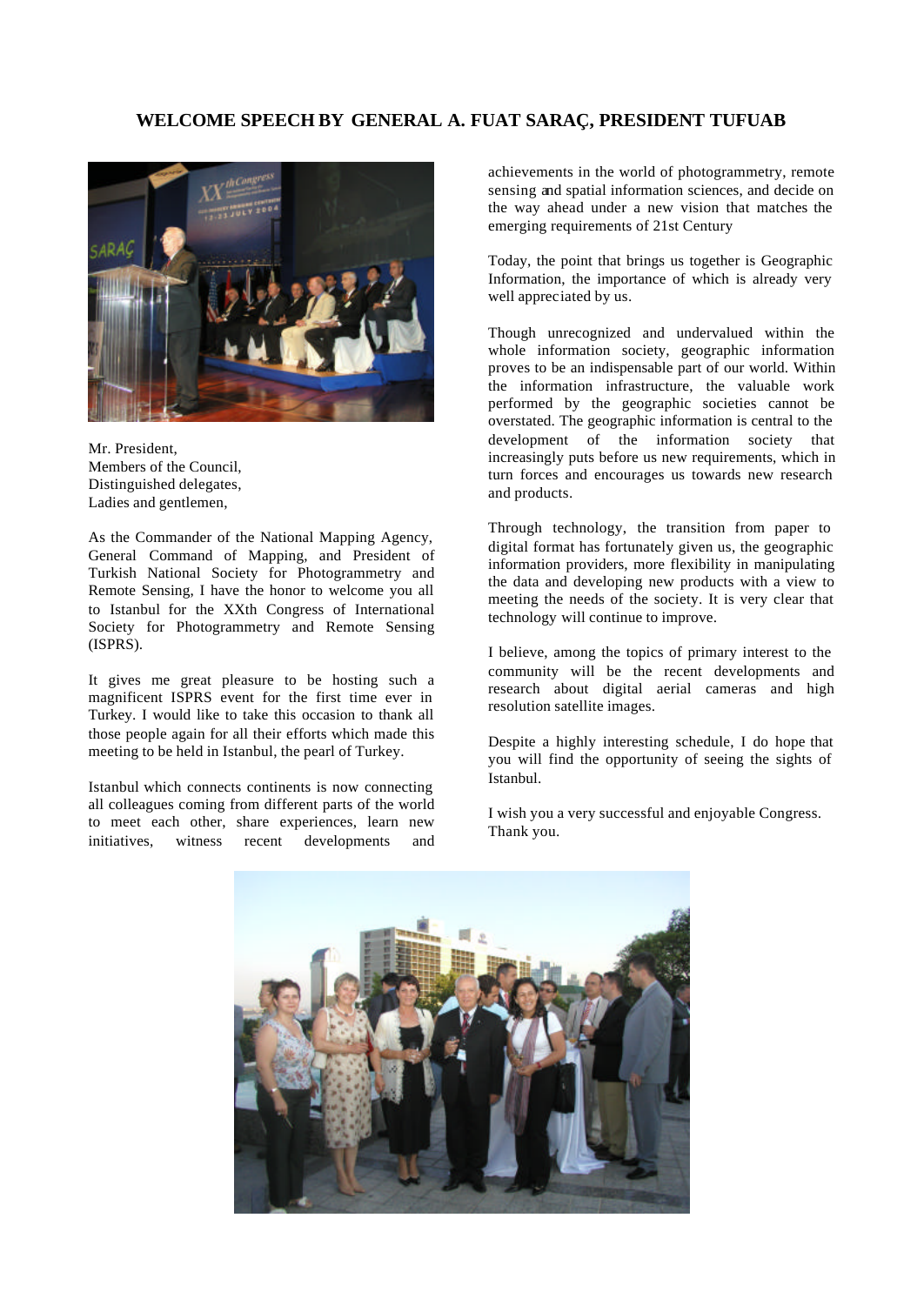# **ADDRESS OF THE GUEST OF HONOUR HIS EXCELLENCY THE MINISTER OF NATIONAL DEFENSE OF THE REPUBLIC OF TURKEY VECDI GONUL**



Director of the Congress, Mr. President, Distinguished Council Members, Dear Delegates. Ladies and Gentlemen,

It is my pleasure and privilege to welcome all of you as the Minister of National Defense of the Republic of Turkey. I wish you all a pleasant stay and success in your studies.

I want to begin my speech by expressing my happiness in hosting you in the XXth ISPRS Congress, which is being held in my country in one of the most important geo-political regions of the world. ISPRS is the most important society for the science of gathering current and healthy geographical information. I believe that holding this Congress in a place which is the intersection of cultures, religions, languages and races since the beginning of history increases the significance of geographical information.

As you are all well aware, natural resources below and above the ground are rapidly decreasing, pollution is increasing and the rapid increase in the population brings many problems varying from health to education. The main platform of discussion of this Congress will be data gathered from the air and space by different systems and techniques and the interpretation and evaluation of the information gathered. The results reached, will form the milestone for leaving a greener, better, cleaner and healthier world to the coming generations.

As I have said at the beginning of my speech, I would like to express my wish to show the distinguished participants of this Congress coming from different parts of the world, the beautiful geography we live in during the time left after your intensive scientific studies.

I also wish to thank you for having given us this chance of gathering people from all parts of the world in a place where the continents meet. I hope that this Congress, which I believe will render a great service to mankind, will be very successful in the results obtained, and I also hope that you will leave with good memories leaving a part of yourself here. Thank you for your kind attention.



Prof. P. Patias, Prof. R. Navalgund, Prof. Ammatzia Peled, G. Begni and L. Fritz during the Opening Ceramony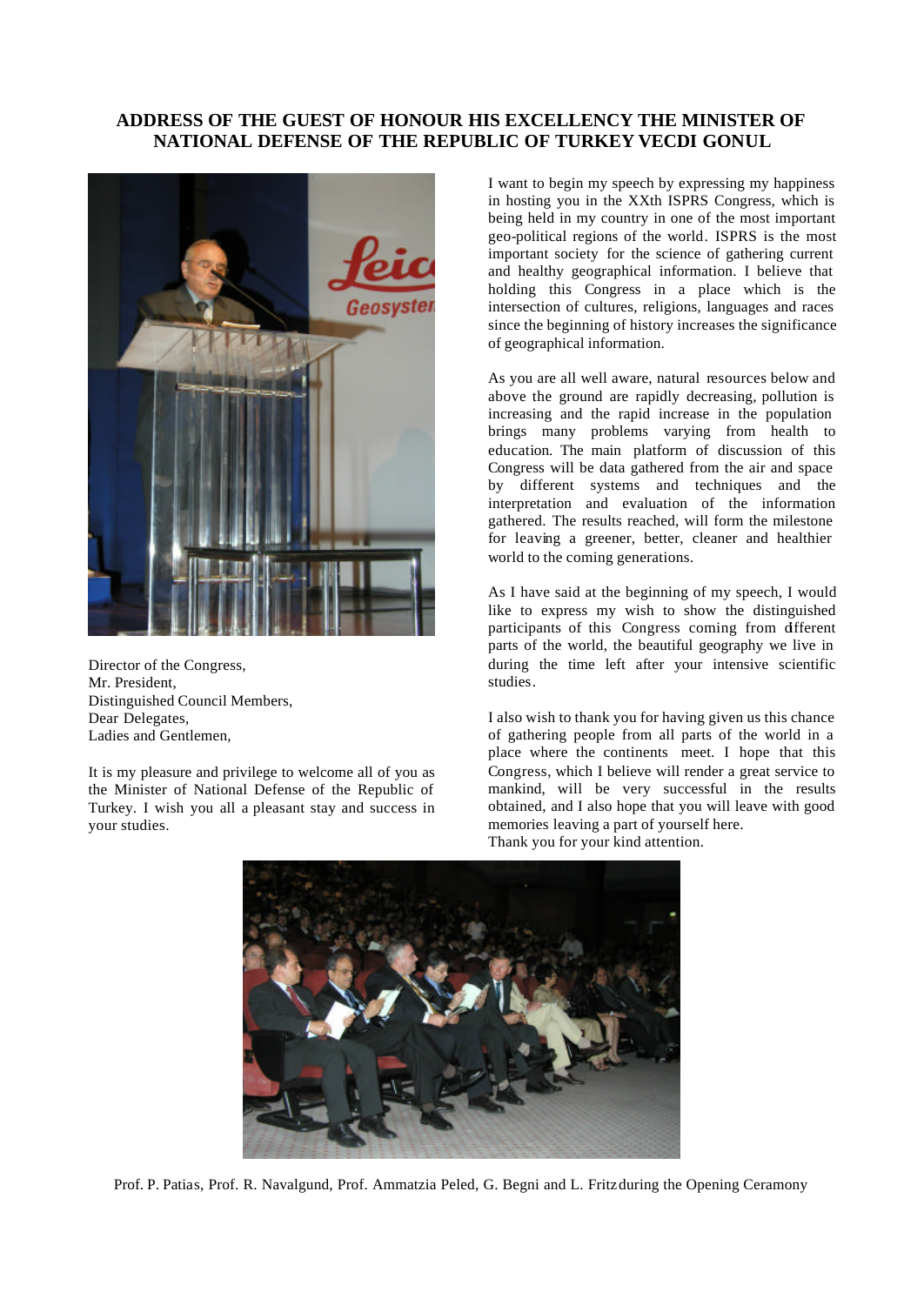# **WELCOME SPEECH BY ORHAN ALTAN CONGRESS DIRECTOR**

Dear Colleagues, Distinguished Guests,

Here I would like to give you some information about the scientific program of the congress. This Congress is a long one lasting ten days. Within the program, there are three plenary sessions, to be held in this auditorium, with 9 presenters, and 109 technical sessions to be held in 5 different halls and 58 poster sessions. After the 19<sup>th</sup> of July, the exhibition with the participation of exhibitors, displaying the latest products and services, inventions, developments in the fields of geographic information systems, mapping, image processing, machine vision, computer graphics and in the many fields of application will be open in the adjoining

building. 2368 participants have registered for the Congress and we are expecting this number to increase with on-site registrations.

Besides the scientific sessions, we have prepared a rich social program to acquaint you with the local culture and to help you to relax. It is our wish that you will participate in the various tours to enjoy yourself and to forget the drudgery of the day.

What you have seen so far and what you will experience as of now, are the fruits of our labors going back over six years.

When I considered taking on the organization of this Congress, my friends warned me of the difficulties I would face as a Congress Director. They were right!

Being a Congress Director is truly hard. However, what made it relatively easier was the sustained and effective international cooperation that was extended to me.

I would therefore like to start off by thanking those individuals and organizations who have unstintingly helped me. For their wholehearted support during our candidature and their continued support after our nomination, I would like to express my thanks to the Presidency and the Turkish Government.

To you, the participants in this Congress, many thanks for your attendance and the papers you are presenting.

Equally, my thanks go to the many international companies whose diverse exhibits will be on view from Monday the  $19<sup>th</sup>$ .

No international congress of this importance could possibly be contemplated without the contribution of many people and institutions.

I would therefore like take this opportunity to introduce my Organization Committee and thank them both for their dedication and contribution.

- At the top of my list are my friends in the ISPRS Council. Their creative criticisms and suggestions have been vital to the planning and materialization of this Congress
- My gratitude to the Technical Commission Presidents who have each contributed to the very high level of scientific excellence of our proposed program.
	- As a first for this particular Congress, we have created an International Advisory Board whose counsel has greatly motivated us. To you all many thanks.
	- As Director of this Congress, I have had the pleasure of working with an organization committee who has cooperated perfectly

with me during the period of our candidacy and especially during the period of the preparation of this Congress.

My eternal gratitudes to all of them. I also thank Magister Tours for their valuable contributions to this congress.

Now, the time has come to give a few personal thanks.

During all these long years of preparing for this Congress, I have been always supported by my close family, in particular by my wife. I owe them all a great debt of thanks.

I would like to mention Mustafa Aytaç, my teacher to whom I am eternally grateful, as it was he who had encouraged me to choose photogrammetry as my career.

Now I declare the XXth ISPRS Congress is duly open! Friends and colleagues, welcome all to our opening cocktail.

Let merriment and good fellowship begin!

Let old acquaintances be renewed!

And let new friendships blossom!

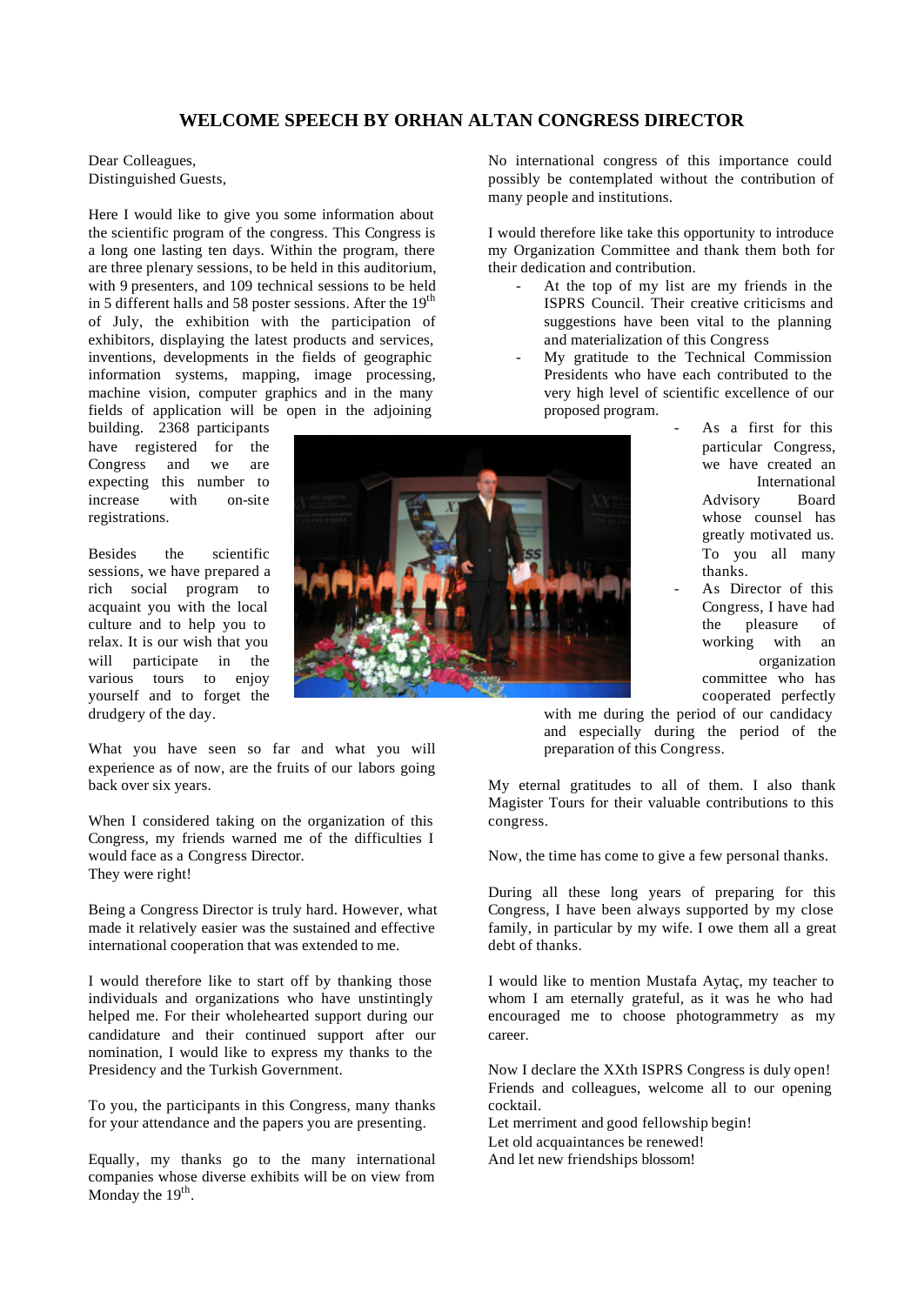### **AWARDS PRESENTED AT THE OPENING CEREMONY 14 JULY 2004**

#### **The Brock Gold Medal Award is presented by ASPRS President, Russel Congolton and ISPRS President, John Trinder to Krishnaswamy Kasturirangan**



**The Brock Gold Medal Award** is donated by the American Society for Photogrammetry and Remote Sensing, and is awarded for an outstanding landmark contribution in the evolution of the photogrammetry, remote sensing and spatial information sciences, which is a proven contribution to these sciences and technologies of whatever form, whether a major completed project or program, some fundamentally new equipment, system or fundamentally new technique, or other new departure. The winner is Krishnaswamy Kasturirangan (India).

Krishnaswamy Kasturirangan is presently a Member of Parliament of the Upper House of India. As Chairman of the Indian Space Research Organization, the Space Commission, and Secretary to the Government of India in the Department of Space, from which he stepped down in August 2003, he has made significant contributions in developing the Indian Space

Programme. Under his leadership, the Indian space program has witnessed several major milestones including the successful launching and operationalization of the India's prestigious launch vehicle, the Polar Satellite Launch Vehicle (PSLV) and more recently, the first successful flight testing of the all important Geosynchronous Satellite Launch Vehicle (GSLV). Further, he has also overseen the design, development and launch of some of the world's best civilian satellites, IRS-1C and 1D, realization of the second generation and initiation of third generation INSAT satellites, besides launching ocean observation satellites IRS-P3/P4. He was instrumental in developing a strategic direction of Indian space endeavors for the future. These efforts have put India as a pre-eminent space-faring nation among the handful of countries that have major space programmes.

He was earlier the Director of ISRO Satellite Centre, where he oversaw the activities related to the development of new generation spacecrafts, Indian National Satellite (INSAT-2) and Indian Remote Sensing Satellites (IRS-1A & 1B) as well as scientific satellites. He was also the Project Director for India's first two experimental earth observation satellites, BHASKARA-I & II and subsequently was responsible for overall direction of the first operational Indian Remote Sensing Satellite, IRS-1A.

Krishnaswamy Kasturirangan is a member of many important scientific academies, both within India and abroad. For example, he is presently the President of the Indian Academy of Sciences at Bangalore and General President of the Indian Science Congress.

#### **The Otto von Gruber Award is presented to Stephen Heuel by Ian Dowman, Secretary General of ISPRS and Martien Molenaar, Rector of ITC of the Netherlands**

#### **The Otto von Gruber Award**

**The Otto von Gruber Award**, which is donated by (ITC) consists of a medal and a monetary grant, and is presented to the author, under 35 years of age, of a paper of outstanding merit in the photogrammetry, remote sensing and spatial information sciences over the 4 years prior to the Congress. The winner of the award is Stephan Heuel (currently from Switzerland).

Stephan Heuel is a very capable young scientist; he obtained his PhD degree from the University of Bonn, Germany. He successfully developed a unified approach for projective geometry and statistics in the field of photogrammetry. His research deals with the uncertainty



**The Brock Gold Medal Award**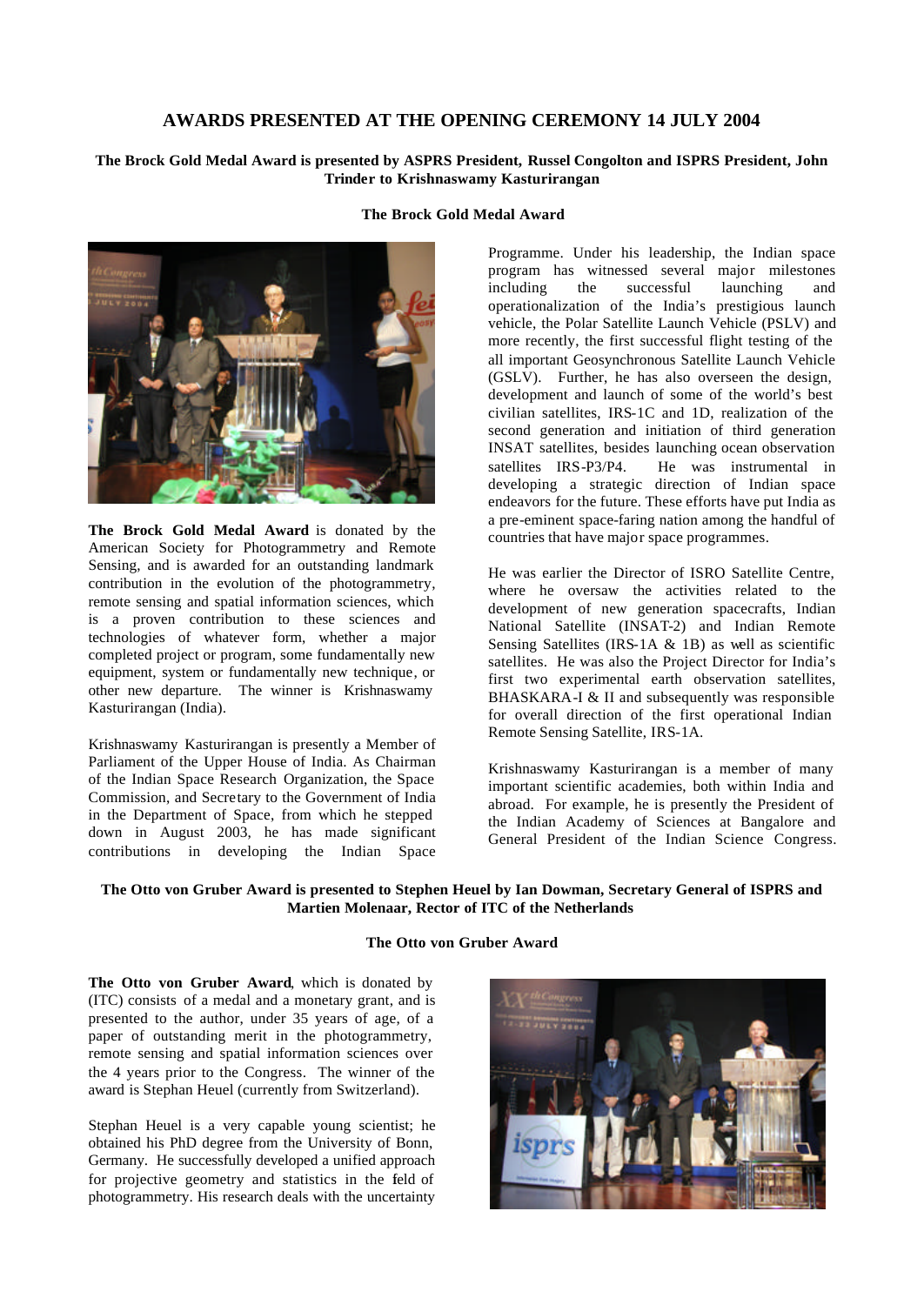aspects of projective geometry applications in computer vision; in this work he integrated concepts from computer vision and photogrammetry.

Some of the ideas he developed with Prof. Förstner, but he can nevertheless be considered as an independent thinker. He developed a very fundamental approach in this respect. His work provides an excellent consistent algebraic description of points, lines, planes and their transformations in the context of projective geometry. He integrated statistics into the algebraic framework by analyzing the behavior of homogeneous covariance matrices. Stefan Heuel delivered a proof of concept by

applying the derived methods to the task of polyhedral object reconstruction.

His PhD thesis is being published by Springer Verlag with the title "Uncertain Projective Geometry – Statistical Reasoning for Polyhedral Object Reconstruction". He has presented his work with great enthusiasm and clarity to scientific conferences of both the computer vision and photogrammetric communities, and publishes his work in both journals and conference proceedings of both communities. He was recently awarded the DAGM (The German Association for Pattern Recognition) prize.

#### **The U.V. Helava Award is presented to Changno Lee from South Korea and James S. Bethel, USA by ISPRS President John Trinder and Peter Fricker of Leica and Floris Siteur of Elsevier**



**The U.V. Helava Award**, sponsored by Elsevier B.V. and Leica Geosystems GIS & Mapping LLC, was established to encourage and stimulate submission of high quality scientific papers by individual authors or groups to the ISPRS Journal of Photogrammetry and Remote Sensing, to promote and advertise the Journal, and to honor the outstanding contributions of Dr. Uuno V. Helava to research and development in Photogrammetry and Remote Sensing. The award consists of a monetary grant of SwF 10,000, certificates and a silver plaque, partly funded by the Institute of Photogrammetry and Remote Sensing, Helsinki University of Technology (the University where Helava studied). The plaque was designed by the 1980-88 ISPRS Technical Commission III President, Einari Kilpelä, previously Professor at the Helsinki University of Technology.

**The U.V. Helava Award**

A five-member jury, comprising experts of high scientific standing, whose expertise covers the main topics included in the scope of the Journal, evaluated 114 papers for the period 2000-2003. For each year of the four-year evaluation period, the Best Paper was selected and has been announced in the ISPRS Journal, ISPRS Highlights and on the WEB sites of ISPRS and Elsevier. The paper receiving the U.V. Helava Award was selected from these four papers. It was published in Vol. 58, Issue 5-6, by Changno Lee (South Korea) and James S. Bethel (USA), entitled "Extraction, modeling, and use of linear features for restitution of airborne hyperspectral imagery".

The jury stated: This clearly written, instructive and informative paper deals with the semi-automated line extraction incorporating the orientation process for linear array CCD sensors. It is an interesting, important and very relevant topic, considering the current development of digital aerial cameras and existing problems in the orientation of linear CCDs. The authors use up-to-date techniques for trajectory modeling, line feature extraction and their integration into the geometric sensor model and provide convincing and thorough experimental tests and a transparent analysis of the results. This research provides a very good balance between theory and practice, while its high practical significance is increased by the use of GPS/INS and the reduction of the needed for control line features.

#### **Presentation by President John Trinder for the Election of Lawrence Fritz as Honorary Member of ISPRS**

An individual is elected as an **Honorary Member** in recognition of distinguished services to the ISPRS and its aims. Honorary Members shall be nominated by a committee, chaired by the most recent Honorary Member and composed of members from the current and three previous Councils, and elected by the

Congress. There may not be more than seven living Honorary Members of the Society at any given time. The Committee has nominated Lawrence W. Fritz (USA) for election as an Honorary Member of ISPRS. Lawrence W. Fritz has served with distinction in ISPRS activities since his early involvement in 1968.